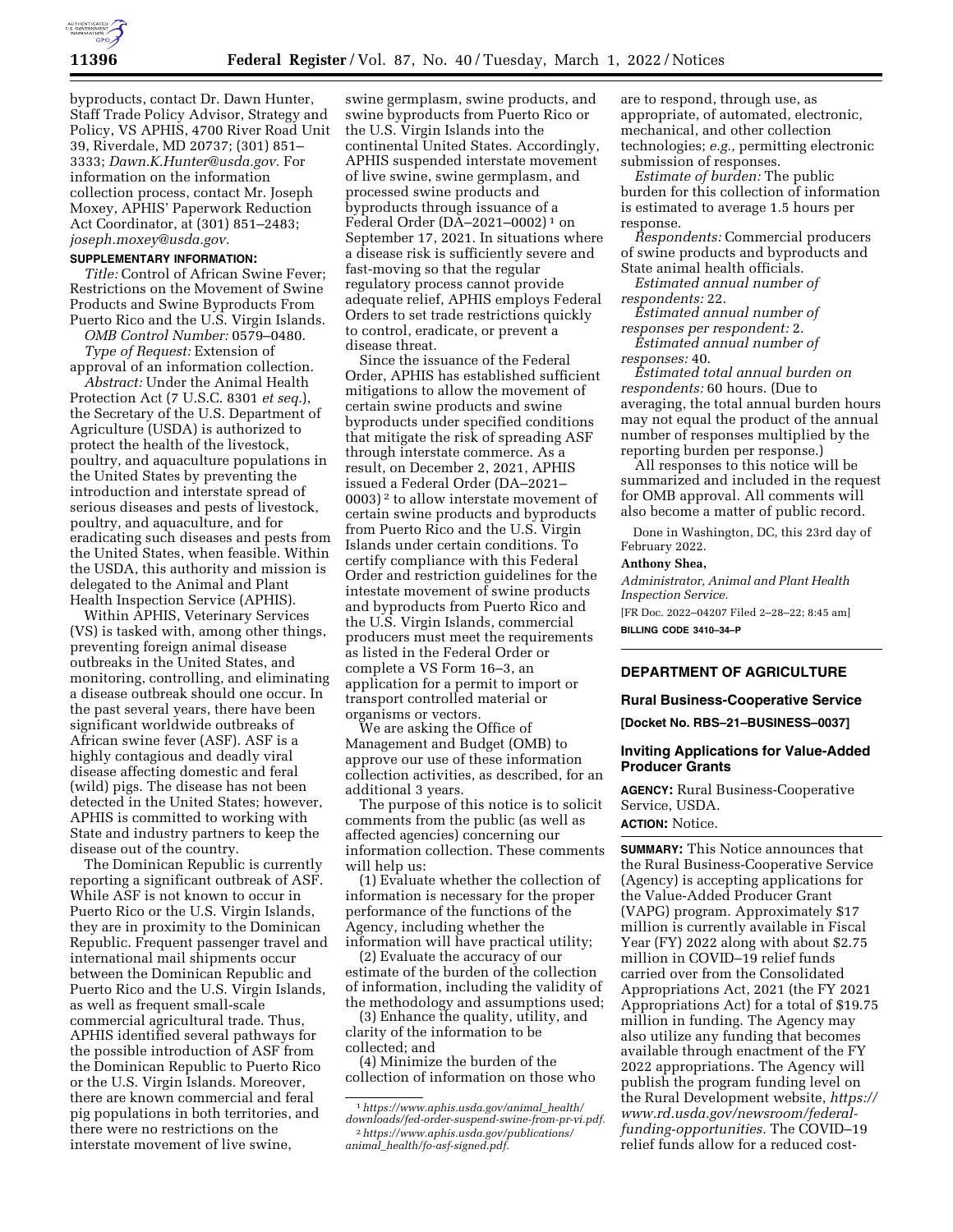share match of 10 percent of the grant amount (*i.e.,* at least \$1 from the applicant for every \$10 in Agency grant funds) for these funds during the public health emergency. In the event the public health emergency ends, applicants would have to meet the VAPG program statutory match of 100 percent of the grant for these funds. You are not required to demonstrate how your business operations were impacted by the COVID–19 pandemic.

**DATES:** You must submit your complete paper application by May 2, 2022 or it will not be considered for funding. Paper applications must be postmarked and mailed, shipped or sent overnight by this date. You may also email or hand carry your application to one of our field offices, but it must be received by close of business on the deadline date.

Electronic applications are permitted via *<https://www.grants.gov>*only and must be received by 11:59 p.m. Eastern time on April 25, 2022. Late applications are not eligible for grant funding under this Notice.

**ADDRESSES:** To submit a paper application, send it to the State Office located in the state where your project will primarily take place. You can find State Office contact information at *[http://www.rd.usda.gov/contact-us/](http://www.rd.usda.gov/contact-us/state-offices)  [state-offices.](http://www.rd.usda.gov/contact-us/state-offices)* To submit an application through email, contact your respective State Office before May 2, 2022 to obtain the Agency email address where you will submit your application. If you want to submit an application through *Grants.gov*, follow the instructions for the VAPG funding announcement on *[https://www.grants.gov/.](https://www.grants.gov/)* Please review the *[Grants.gov](https://www.grants.gov/)* website at *[https://](https://www.grants.gov/web/grants/applicants/registration.html) [www.grants.gov/web/grants/applicants/](https://www.grants.gov/web/grants/applicants/registration.html)  [registration.html](https://www.grants.gov/web/grants/applicants/registration.html)* for instructions on the process of registering your organization as soon as possible to ensure you are able to meet the *Grants.gov* application deadline.

You should contact your USDA Rural Development State Office if you have questions about eligibility or submission requirements. You are encouraged to contact your State Office well in advance of the application deadline to discuss your project and to ask any questions about the application process. Application materials are available at *[http://www.rd.usda.gov/programs](http://www.rd.usda.gov/programs-services/value-added-producer-grants)[services/value-added-producer-grants.](http://www.rd.usda.gov/programs-services/value-added-producer-grants)* 

# **FOR FURTHER INFORMATION CONTACT:**

Mike Daniels at 715–345–7637, *[mike.daniels@usda.gov](mailto:mike.daniels@usda.gov)* or Greg York at 202–281–5259 *[gregory.york@usda.gov,](mailto:gregory.york@usda.gov)*  Program Management Division, Rural Business-Cooperative Service, United States Department of Agriculture, 1400

Independence Avenue SW, Mail Stop 3226, Room 5801–S, Washington, DC 20250–3226.

### **SUPPLEMENTARY INFORMATION:**

### **Overview**

*Federal Agency Name:* Rural Business-Cooperative Service. *Funding Opportunity Title:* Value-

Added Producer Grant. *Announcement Type:* Notice of

Solicitation of Applications (NOSA). *Assistance Listing Number:* 10.352. *Funding Opportunity Number* 

*(grants.gov):* RDBCP–VAPG–2022.

*Dates:* Application Deadline. You must submit your complete paper application by May 2, 2022, or it will not be considered for funding. You may also hand carry or email your application to one of our field offices, but it must be received by close of business on May 2, 2022. Electronic applications must be received by *[http://](http://www.grants.gov)  [www.grants.gov](http://www.grants.gov)* no later than 11:59 p.m. Eastern time on April 25, 2022, or it will not be considered for funding.

*Administrative:* The following apply to this NOSA:

(a) *Key Priorities:* The Agency encourages applicants to consider projects that will advance the following:

• Assisting Rural communities recover economically from the impacts of the COVID–19 pandemic, particularly disadvantaged communities;

• Ensuring all rural residents have equitable access to RD programs and benefits from RD funded projects; and

• Reducing climate pollution and increasing resilience to the impacts of climate change through economic support to rural communities.

(b) *Hemp Projects.* In determining eligibility for the applicant, project or use of funds, any project applying for funding under the Value-Added Producer Grant program and proposing to produce, procure, supply or market any component of the hemp plant or hemp related by-products, must have a valid license from an approved State, Tribal or Federal plan pursuant to Section 10113 of the 2018 Farm Bill, be in compliance with regulations published by the Agricultural Marketing Service at 7 CFR part 990, and meet any applicable U.S. Food and Drug Administration and U.S. Drug Enforcement Administration regulatory requirements. Verification of valid hemp licenses will occur prior to award.

(c) *Local Agriculture Marketing Program (LAMP) Food Safety Implementation:* Until Farm Bill implementation is finalized via the Agency rulemaking process, there will not be food safety reserve funding. Food safety training, certifications, and

supplies that are eligible under the current program regulation may continue to be included in the work plan/budget.

### *A. Program Description*

1. *Purpose of the Program.* The objective of this grant program is to assist viable Independent Producers, Agricultural Producer Groups, Farmer and Rancher Cooperatives, and Majority-Controlled Producer-Based Businesses in starting or expanding value-added activities related to the processing and/or marketing of Value-Added Agricultural Products. Grants will be awarded competitively for either planning or working capital projects directly related to the processing and/or marketing of value-added products. Generating new products, creating and expanding marketing opportunities, and increasing producer income are the end goals of the program. All proposals must demonstrate economic viability and sustainability to compete for funding.

2. *Statutory Authority:* The VAPG program is authorized under section 231 of the Agriculture Risk Protection Act of 2000 (Pub. L. 106–224), as amended by section 10102 of the Agriculture Improvement Act of 2018 (Pub. L. 115– 334) (see 7 U.S.C. 1627c). Applicants must adhere to the requirements contained in the program regulation, 7 CFR part 4284, subpart J, which is incorporated by reference in this Notice.

3. *Definitions.* The following definitions apply to this Notice:

(i) *Majority-Controlled Producer-Based Business Venture,* incorporated from Section 10102 of the Agriculture Improvement Act of 2018, means a venture greater than 50 percent of the ownership and control of which is held by—

(a) 1 or more producers; or

(b) 1 or more entities, 100 percent of the ownership and control of which is held by 1 or more producers. The term 'entity' means—

- (1) a partnership;
- (2) a limited liability corporation;
- (3) a limited liability partnership; and
- (4) a corporation.

(ii) *Market Expansion Project* means a project in which the Independent Producer applicant seeks to expand the market for an existing value-added product (produced and marketed by the applicant for at least 2 years at the time of application) through sales to demonstrably new markets or to new customers in existing markets.

(iii) Additional terms you need to understand are defined in 7 CFR 4284.902.

4. *Application of Awards.*  Applications will be reviewed,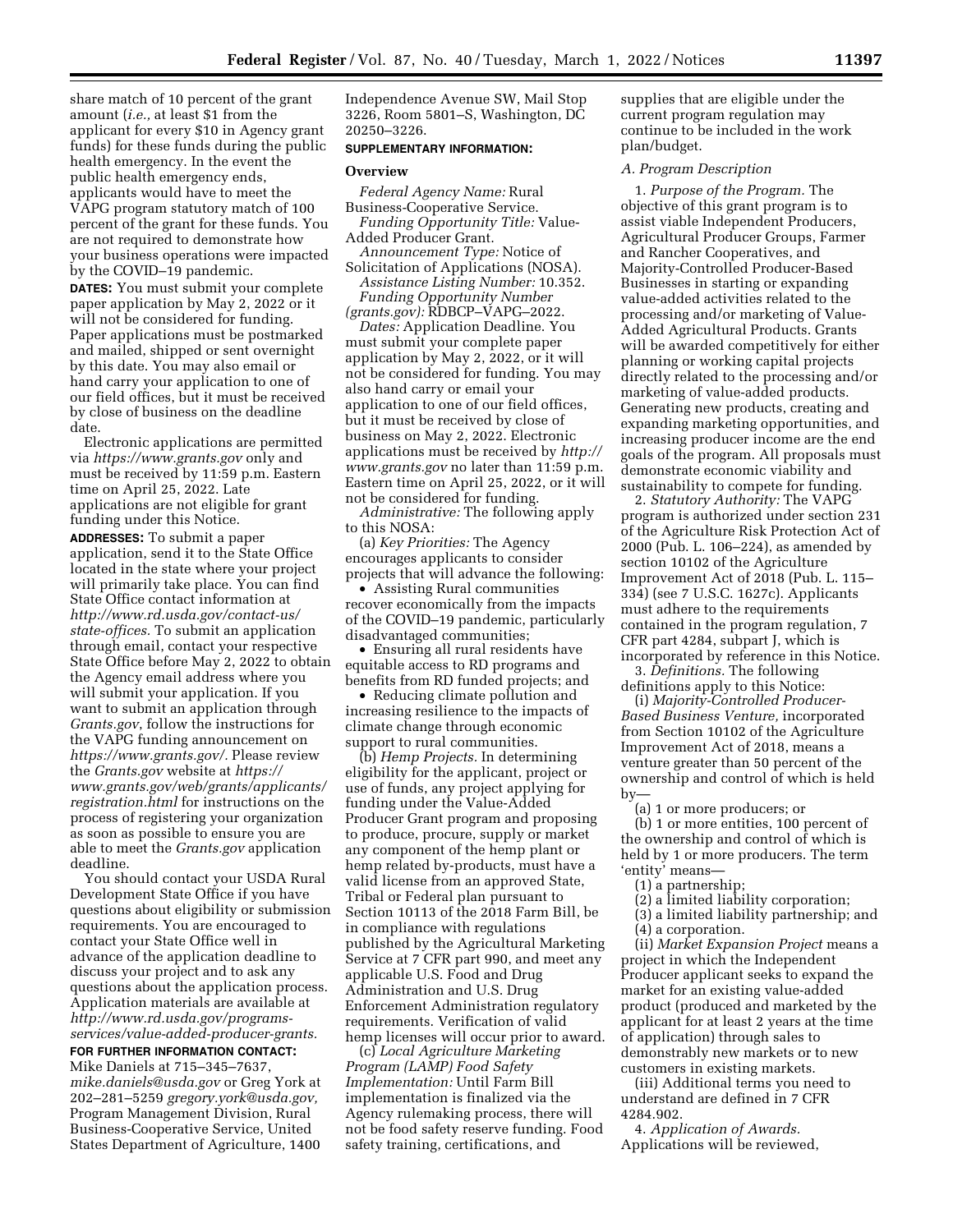processed and scored as described at 7 CFR 4284.940 and 4284.942. See Section E, Review and Selection Process, of this Notice for additional information.

Funds will be awarded in application scoring rank order. COVID–19 relief funds will be utilized first until exhausted and then the Agency will continue making awards with the additional FY 2021 and FY 2022 funds.

Funding priority will be made available to Beginning Farmers and Ranchers, Veteran Farmers and Ranchers, Socially-Disadvantaged Farmers and Ranchers, Operators of Small and Medium-Sized Farms and Ranches structured as Family Farms or Ranches, Farmer or Rancher Cooperatives, and projects proposing to develop a Mid-Tier Value Chain. See 7 CFR 4284.923 for Reserved Funds eligibility and 7 CFR 4284.924 for Priority Scoring eligibility.

# *B. Federal Award Information*

*Type of Awards:* Grant.

*Available Funding:* Approximately \$17 million is currently available in FY 2022 along with about \$2.75 million in COVID–19 relief funding carried over from the FY 2021 Appropriations Act for a total of \$19.75 million in funding.

*Maximum Award Amount:*  Planning—\$75,000; Working Capital— \$250,000.

*Project Period:* Up to 36 months depending on the complexity of the project.

*Anticipated Award Date:* September 30, 2022.

*Reservation of Funds:* Ten percent of available funds for applications will be reserved for applicants qualifying as Beginning, Veteran, and Socially-Disadvantaged Farmers or Ranchers. An additional 10 percent of available funds for applications from farmers or ranchers proposing development of Mid-Tier Value Chains will be reserved. Beginning, Veteran, and Socially-Disadvantaged Farmers or Ranchers and applicants proposing Mid-Tier Value Chains not awarded for reserved funds will compete with other eligible VAPG applications. In addition, any funds that become available for persistent poverty counties through enactment of FY 2022 appropriations will be allocated for assistance in persistent poverty counties. Funds not obligated from these reserves by September 30, 2022, will be used for the VAPG general competition and made available in a subsequent application cycle.

# *C. Eligibility Information*

Applicants must comply with the program regulation 7 CFR part 4284, subpart J to meet all of the following eligibility requirements. Required documentation is included in the application package. Applications which fail to meet any of these requirements by the application deadline will be deemed ineligible and will not be evaluated further.

1. *Eligible Applicants.* You must demonstrate within the application narrative that you meet all of the applicant eligibility requirements of 7 CFR 4284.920 and 4284.921. This includes meeting the definition requirements at 7 CFR 4284.902 by demonstrating how you meet the definition for Agricultural Producer (*i.e.,* how you participate in the ''day to day labor, management, and field operations'') of your agricultural enterprise); how you qualify for one of the following applicant types: Independent Producer, Agricultural Producer Group, Farmer or Rancher Cooperative or Majority-Controlled Producer-Based Business Venture; and whether you meet the Emerging Market, Citizenship, Legal Authority and Responsibility, Multiple Grants and Active Grants requirements of the section. Required documentation to support eligibility is contained at 7 CFR 4284.931 and in the application package.

Federally-recognized tribes and tribal entities must demonstrate that they meet the definition requirements for one of the four eligible applicant types. Rural Development State Offices and posted application toolkits will provide additional information on tribal eligibility.

Per 7 CFR 4284.921, an applicant is ineligible if they have been debarred or suspended or otherwise excluded from or ineligible for participation in Federal assistance programs under Executive Order 12549, ''Debarment and Suspension.'' The Agency will check the Do Not Pay (DNP) system to determine if the applicant has been debarred or suspended. In addition, an applicant will be considered ineligible for a grant due to an outstanding judgment obtained by the U.S. in a Federal Court (other than U.S. Tax Court), is delinquent on the payment of Federal income taxes, or is delinquent on Federal debt. Per the Consolidated Appropriations Act, 2021 (Pub. L. 116– 260) any corporation (i) that has been convicted of a felony criminal violation under any Federal law within the past 24 months or (ii) that has any unpaid Federal tax liability that has been assessed, for which all judicial and administrative remedies have been exhausted or have lapsed, and that is not being paid in a timely manner

pursuant to an agreement with the authority responsible for collecting the tax liability, is not eligible for financial assistance provided with funds appropriated by this or any other act, unless a Federal agency has considered suspension or debarment of the corporation and has made a determination that this further action is not necessary to protect the interests of the Government. It is possible that a comparable provision will be included in the appropriations act for FY 2022.

Per 7 CFR 4284.905(a), Applicants must comply with other applicable Federal laws. Applicants who are proposing working capital grants to produce and market value-added products in the industries of wine, beer, distilled spirits or other alcoholic merchandise must comply with Alcohol and Tobacco Tax and Trade Bureau (TTB) regulations, including but not limited to permitting, filing of taxes and operational reports. Please visit TTB's website at *<https://www.ttb.gov/>*for more information. If you are not in compliance with TTB's requirements, the Agency may determine that you are not qualified to receive a Federal award and use that determination as a basis for making an award to another applicant. If, at any time after you have already received a VAPG award, you are found to be in noncompliance with TTB's operational reporting or tax requirements, the Agency may determine that you are not in compliance with your grant terms and conditions.

2. *Cost-Sharing or Matching.* COVID– 19 relief funds may include a reduced cost share match requirement of 10 percent of the grant amount. The other available funds have a statutory cost share match requirement of 100 percent of the grant amount.

Funds will be awarded in application scoring rank order. COVID–19 relief funds will be utilized first until exhausted and then the Agency will continue making awards with the additional FY 2021 funds and any funds made available under the FY 2022 appropriations act, once enacted. To be considered for both the COVID–19 relief funds and the FY 2021 or 2022 VAPG funds, you must submit a budget with a reduced cost share match of at least \$1 for every \$10 in grant funds and an alternate second budget that includes the standard cost-share match of at least \$1 for every \$1 in grant funds. The second budget will allow your application to compete further for the additional FY 2021 and 2022 funding. If you choose to apply for COVID–19 relief funds or the additional FY 2021 and FY 2022 funding only, you will need to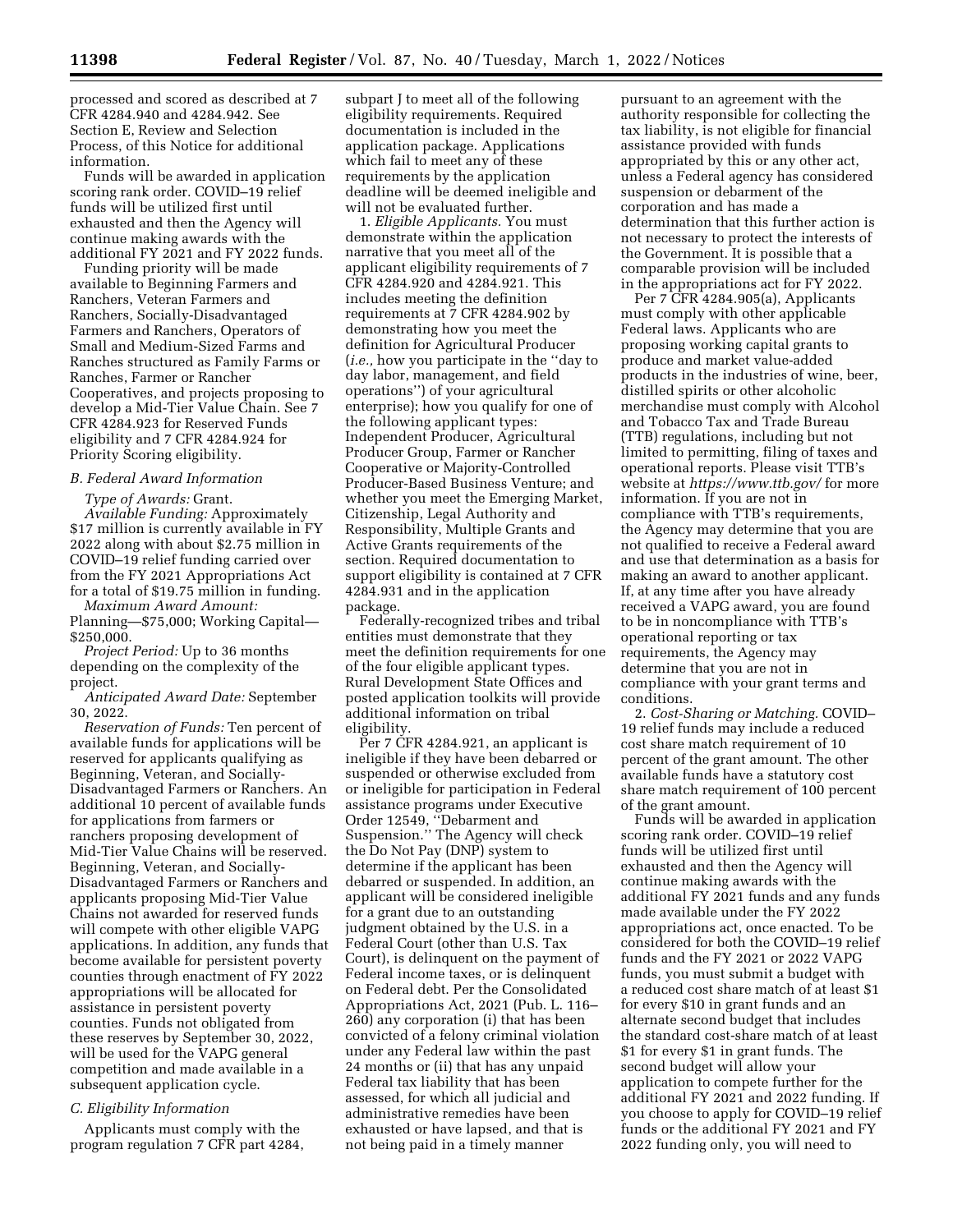ensure that you have the applicable cost share match in your budget. Applicants unable to meet the standard cost-share match will be ineligible to compete for the additional FY 2021 and 2022 funding. Applicants submitting an alternate second budget will not be rescored before competing for the FY 2021 and 2022 funding.

Matching funds may be in the form of cash or eligible in-kind contributions. Matching contributions and grant funds may be used only for eligible project purposes, including any contributions exceeding the minimum amount required. Applicant matching contributions in the form of raw commodity, time contributed to the project, or goods or services for which no out-of-pocket expenditure is made during the grant period, must be characterized as in-kind contributions. Donations of goods and services from third-parties must be characterized as in-kind contributions. Tribal applicants may utilize grants made available under Public Law 93–638, the Indian Self-Determination and Education Assistance Act of 1975, as their matching contribution, and should check with appropriate tribal authorities regarding the availability of such funding.

Matching funds must be available at the time of application and must be certified and verified as described in 7 CFR 4284.931(b)(3) and (4). Do not include *projected* income as a matching contribution because it cannot be verified as available. Note that matching funds must also be discussed as part of the scoring criterion Commitments and Support as described in section E.1.(iii).

3. *Project Eligibility.* You must demonstrate within the application narrative that your project meets all the project eligibility requirements of 7 CFR 4284.922.

(i) *Product eligibility.* Applicants for both planning and working capital grants must meet all requirements at 7 CFR 4284.922(a), including that your value-added product must result from one of the five methodologies identified in the definition of Value-Added Agricultural Product at 7 CFR 4284.902. In addition, you must demonstrate that, as a result of the project, the customer base for the agricultural commodity or value-added product will be expanded, by including a baseline of current customers for the commodity, and an estimated target number of customers that will result from the project; and that, a greater portion of the revenue derived from the marketing or processing of the value-added product is available to the applicant producer(s) of the agricultural commodity, by

including a baseline of current revenues from the sale of the agricultural commodity and an estimate of increased revenues that will result from the project. Note that working capital grants for market expansion projects per 7 CFR 4284.922(b) must demonstrate expanded customer base and increased revenue resulting only from sales of existing products to new customers. The VAPG recognizes that market expansion projects may involve marketing and promotion activities such as trade shows, farmers markets, and various media advertising which also result in increased sales to existing customers. However, market expansion award recipients must use grant and matching funds only on activities that demonstrably focus on marketing products they have produced and sold for at least two years, to new markets and/or to new customers in existing markets, such that the producer's customer base (number of customers) is expanded, per program requirements. Grant and matching funds cannot be deliberately expended on sales of existing products to existing customers.

In addition, per the Agriculture Improvement Act of 2018, working capital applications must include a statement describing the direct or indirect producer benefits intended to result from the proposed project within a reasonable period of time after the receipt of a grant.

(ii) *Purpose eligibility.* Applicants for both planning and working capital grants must meet all requirements at 7 CFR 4284.922(b) regarding maximum grant amounts, verification of matching funds, eligible and ineligible uses of grant and matching funds, and a substantive, detailed work plan and budget.

(a) *Planning grants.* A planning grant is used to fund development of a defined program of economic planning activities to determine the viability of a potential value-added venture, specifically for paying a qualified consultant to conduct and develop a feasibility study, business plan, and/or marketing plan associated with the processing and/or marketing of a valueadded agricultural product. Planning grant funds may not be used to fund working capital activities.

(b) *Working capital grants.* This type of grant provides funds to operate a value-added project, specifically to pay the eligible project expenses directly related to the processing and/or marketing of the value-added products that are eligible uses of grant funds. Working capital funds may not be used for planning purposes.

(iii) *Reserved funds eligibility.* To qualify for reserved funds as a Beginning, Veteran, or Socially-Disadvantaged Farmer or Rancher or if you propose to develop a Mid-Tier Value Chain, you must meet the requirements found at 7 CFR 4284.923. If your application is eligible, but is not awarded under the reserved funds, it will automatically be considered for general funds in that same fiscal year, as funding levels permit.

(iv) *Priority points.* To qualify for priority points for projects that contribute to increasing opportunities for Beginning Farmers or Ranchers, Socially-Disadvantaged Farmers or Ranchers, or if you are an Operator of a small or medium-sized farm or ranch structured as a Family Farm, a Veteran Farmer or Rancher, propose a Mid-Tier Value Chain project, or are a Farmer or Rancher Cooperative, you must meet the applicable eligibility requirements at 7 CFR 4284.923 and 4284.924 and must address the relevant proposal evaluation criterion.

Priority points will also be awarded during the scoring process to eligible Agricultural Producer Groups, Farmer or Rancher Cooperatives, and Majority-Controlled Producer-Based Business Ventures that best contribute to creating or increasing marketing opportunities for Beginning Farmers or Ranchers, Socially-Disadvantaged Farmers or Ranchers, and/or Veteran Farmers or Ranchers. You must meet the eligibility requirements at 7 CFR 4284.923 and 4284.924 and must address the relevant proposal evaluation criterion.

4. *Eligible Uses of Grant and Matching Funds.* Eligible uses of grant and matching funds are discussed, along with examples, in 7 CFR 4284.925. In general, grant and cost-share matching funds have the same use restrictions and must be used to fund only the costs for eligible purposes as defined at 7 CFR 4284.925(a) and (b).

5. *Ineligible Uses of Grant and Matching Funds.* Federal procurement standards prohibit transactions that involve a real or apparent conflict of interest for owners, employees, officers, agents, or their immediate family members having a personal, professional, financial or other interest in the outcome of the project, including organizational conflicts, and conflicts that restrict open and free competition for unrestrained trade. A list (not allinclusive) of ineligible uses of grant and matching funds is found in 7 CFR 4284.926.

6. *Other*. An applicant may submit only one application in response to a solicitation and must explicitly direct that it competes in either the general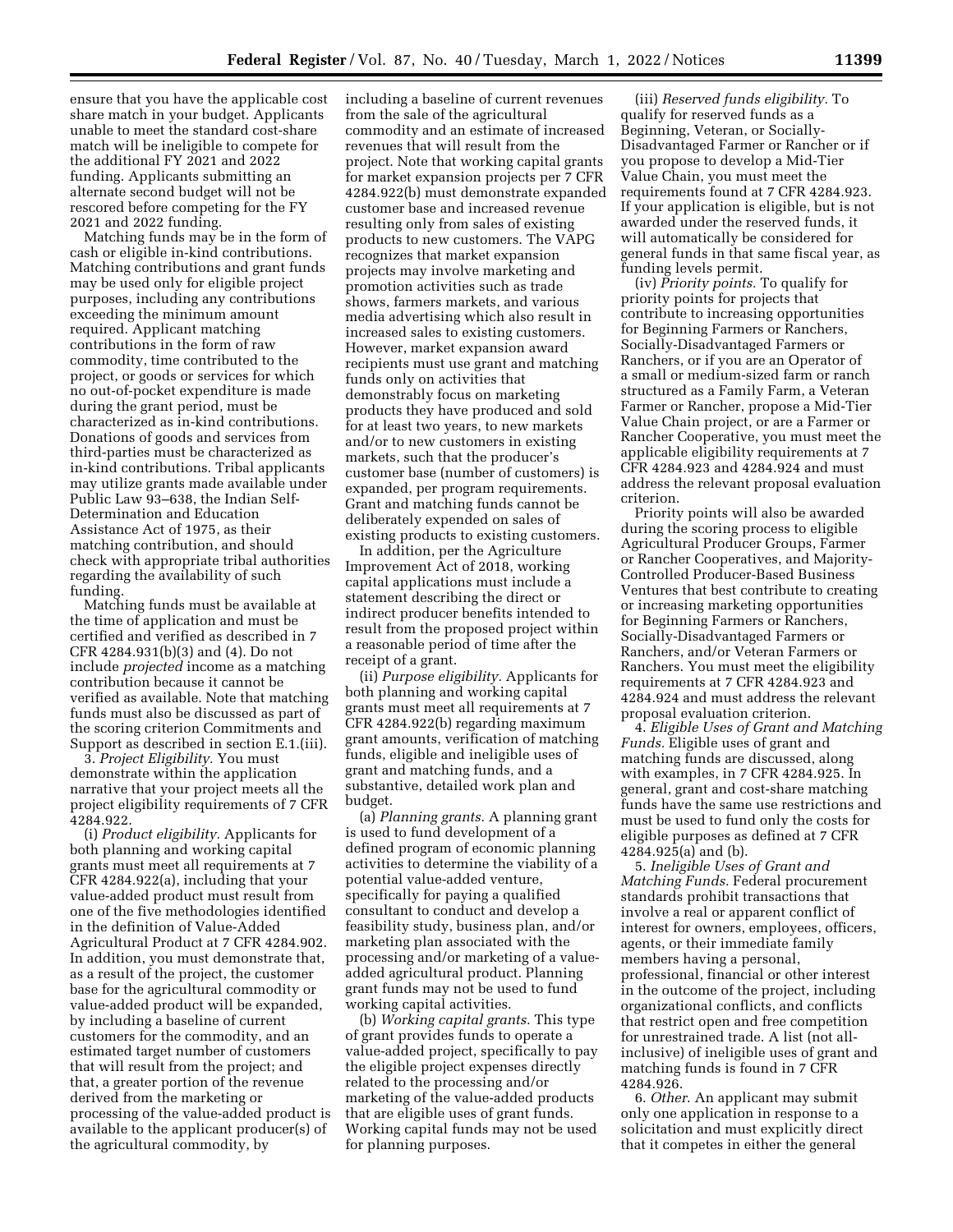funds competition or in one of the named reserved funds competitions. Multiple applications from separate entities with identical or greater than 75 percent common ownership, or from a parent, subsidiary or affiliated organization (with ''affiliation'' defined by Small Business Administration regulation 13 CFR 121.103, or successor regulation) are not permitted. Further, Applicants who have already received a Planning Grant for the proposed project cannot receive another Planning Grant for the same project. Applicants who have already received a Working Capital Grant for the proposed project cannot receive any additional grants for that project (Proposals from previous award recipients should be substantially different in terms of products and/or markets and should not merely be extensions of previously funded projects).

# *D. Application and Submission Information*

1. *Address to Request Application Package.* The application toolkit, regulation, and official program notification for this funding opportunity can be obtained online at *[http://](http://www.rd.usda.gov/programs-services/value-added-producer-grants) [www.rd.usda.gov/programs-services/](http://www.rd.usda.gov/programs-services/value-added-producer-grants)  [value-added-producer-grants.](http://www.rd.usda.gov/programs-services/value-added-producer-grants)* You may also contact your USDA Rural Development State Office by visiting *[http://www.rd.usda.gov/contact-us/](http://www.rd.usda.gov/contact-us/state-offices)  [state-offices.](http://www.rd.usda.gov/contact-us/state-offices)* The toolkit contains an application checklist, templates, required grant forms, and instructions. Although the Agency highly recommends the use of the templates in the toolkit, it is not mandatory.

2. *Content and Form of Application Submission.* Applications may be submitted in paper form, by email or electronically through *[Grants.gov](http://www.grants.gov)*. Applications must contain all required information.

(i) *Electronic submission.* To apply electronically, you must follow the instructions for this funding announcement at *[http://](http://www.grants.gov) [www.grants.gov.](http://www.grants.gov)* Please note that we cannot accept faxed applications.

You can locate the *[Grants.gov](http://www.grants.gov)*  downloadable application package for this program by using a keyword, the program name, or the Assistance Listing Number (included in the Overview Section) for this program.

When you enter the *Grants.gov*  website, you will find information about applying electronically through the site, as well as the hours of operation.

To use *Grants.gov*, you must already have a Unique Entity Identifier (UEI) number and you must also be registered and maintain registration in SAM. The UEI is assigned by SAM and replaces

the formerly known Dun & Bradstreet D–U–N–S Number. The UEI number must be associated with the correct tax identification number of the VAPG applicant. We strongly recommend that you do not wait until the application deadline date to begin the application process through *Grants.gov*.

If you are submitting your application electronically, you must submit all of your application documents through *Grants.gov*.

After electronically applying through *Grants.gov*, you will receive an automatic acknowledgement from *Grants.gov* that contains a *Grants.gov*  tracking number.

(ii) *Paper submission.* If you want to submit a paper or email application, send it to the State Office located in the state where your project will primarily take place. You can find State Office contact information at *[http://](http://www.rd.usda.gov/contact-us/state-offices) [www.rd.usda.gov/contact-us/state](http://www.rd.usda.gov/contact-us/state-offices)[offices](http://www.rd.usda.gov/contact-us/state-offices)*. An optional-use Agency application template is available online at *[http://www.rd.usda.gov/programs](http://www.rd.usda.gov/programs-services/value-added-producer-grants)[services/value-added-producer-grants.](http://www.rd.usda.gov/programs-services/value-added-producer-grants)* 

(iii) *Application contents.* Your application must contain all the required forms and proposal elements described in 7 CFR 4284.931, unless otherwise clarified in this Notice. You are encouraged, but not required to utilize the Application Toolkits found at *[http://www.rd.usda.gov/programs](http://www.rd.usda.gov/programs-services/value-added-producer-grants)[services/value-added-producer-grants,](http://www.rd.usda.gov/programs-services/value-added-producer-grants)*  however, you must provide all of the information requested by the template. You must become familiar with the program regulation at 7 CFR part 4284, subpart J in order to submit a successful application. Basic application contents are outlined below:

(a) Standard Form (SF)–424, ''Application for Federal Assistance,'' to include your UEI number and SAM (CAGE) code and expiration date (or evidence that you have begun the SAM registration process). There are no specific fields for a CAGE code and expiration date; therefore, you may identify them anywhere on the form. If you do not include your UEI number in your application, it will not be considered for funding.

(b) SF–424A, ''Budget Information-Non-Construction Programs.'' This form must be completed and submitted as part of the application package.

(c) Permit. You must provide a valid permit or evidence of having begun the permitting process if you are proposing a working capital grant to produce and market value-added products in the industries of wine, beer, distilled spirits or other alcoholic merchandise.

(d) Producer license. You must provide a valid producer license issued by a state, tribe, or USDA, as applicable, or in accordance with 7 CFR part 990 if you are proposing to market valueadded hemp products.

(e) Executive Summary and Abstract. A one-page Executive Summary containing the following information: Legal name of applicant entity, application type (planning or working capital), applicant type, amount of grant request, a summary of your project, and whether you are submitting a simplified application, and whether you are requesting reserved funds. Also include a separate abstract of up to 100 words briefly describing your project.

(f) Eligibility discussion.

(g) Work plan and budget.

(h) Performance evaluation criteria.

(i) Proposal evaluation criteria.

(j) Certification and verification of matching funds.

(k) Reserved Funds and Priority Point documentation (as applicable).

(l) Feasibility studies, business plans, and/or marketing plans, as applicable.

(m) Appendices containing required supporting documentation.

3. *System for Awards Management (SAM) and assigned UEI.* Each applicant applying for grant funds must be registered in SAM before submitting its application and provide a valid UEI, unless determined exempt under 2 CFR 25.110(b), (c) or (d). You may register in SAM at no cost at *[https://www.sam.gov/](https://www.sam.gov/SAM/)  [SAM/.](https://www.sam.gov/SAM/)* 

(i) Applicants must maintain an active SAM registration with current, accurate and complete information at all times during which it has an active Federal award or an application under consideration by a Federal awarding agency.

(ii) Applicants must ensure they complete the Financial Assistance General Certifications and Representations in SAM.

(iii) The Agency will not make an award until the applicant has complied with all applicable UEI and SAM requirements. If an applicant has not fully complied with the requirements by the time the Agency is ready to make an award, the Agency may determine that the applicant is not qualified to receive a Federal award and use that determination as a basis for making a Federal award to another applicant. Please refer to Section F.2 for additional submission requirements that apply to grantees selected for this program.

4. *Submission Dates and Times.* Paper applications must be postmarked and mailed, shipped, or sent overnight by May 2, 2022. The Agency will determine whether your application is late based on the date shown on the postmark or shipping invoice. You may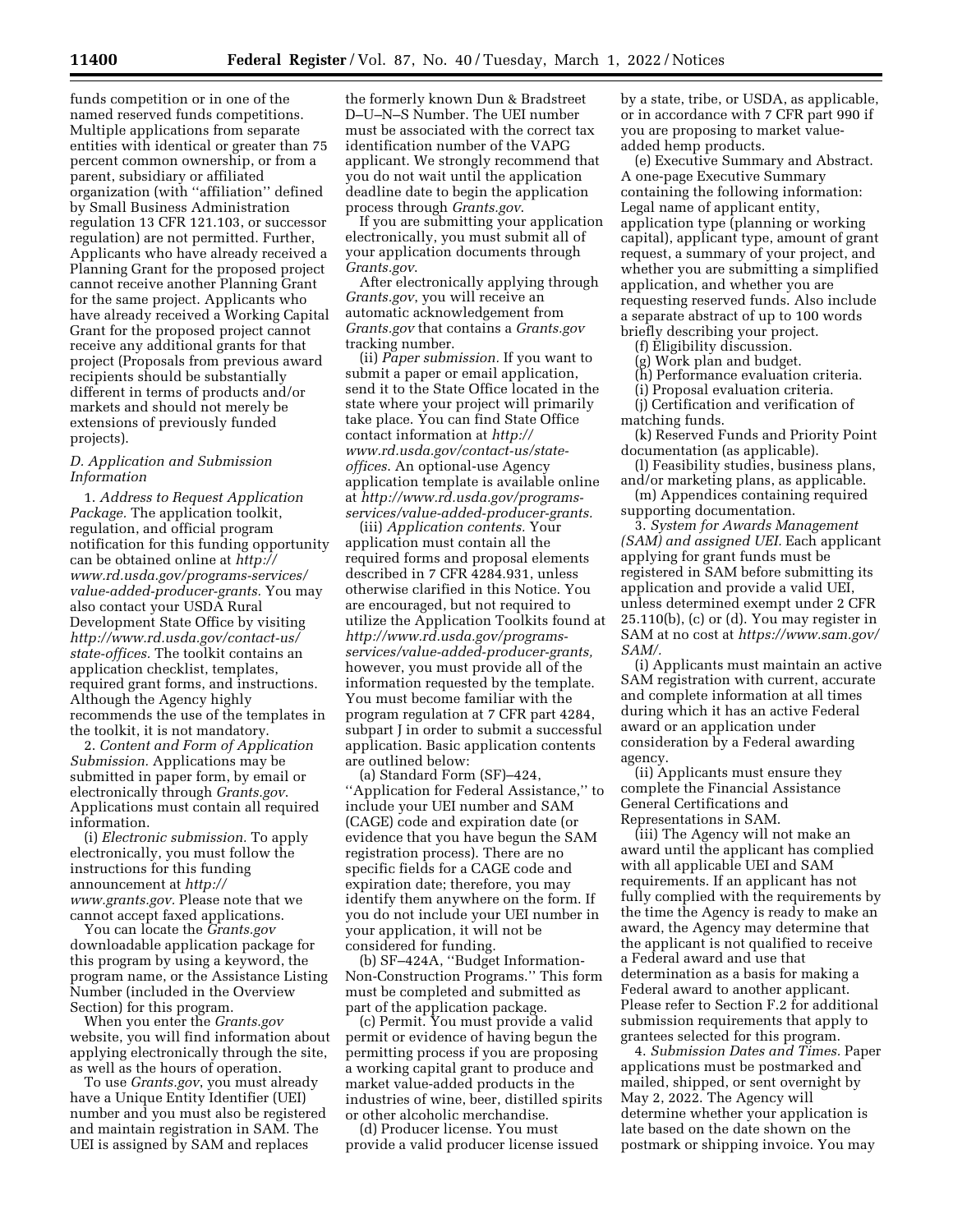also hand carry or email your application to one of our field offices, but it must be received by close of business on the deadline date. If the due date falls on a Saturday, Sunday, or Federal holiday, the application is due the next business day. Late applications will automatically be considered ineligible and will not be evaluated further.

Electronic applications must be received at *<http://www.grants.gov>* no later than 11:59 p.m. Eastern time, April 25, 2022 to be eligible for funding. Please review the *Grants.gov* website at *[https://www.grants.gov/web/grants/](https://www.grants.gov/web/grants/applicants/registration.html) [applicants/registration.html](https://www.grants.gov/web/grants/applicants/registration.html)* for instructions on the process of registering your organization as soon as possible to ensure you are able to meet the electronic application deadline. *Grants.gov* will not accept applications submitted after the deadline.

5. *Intergovernmental Review.*  Executive Order (E.O.) 12372, Intergovernmental Review of Federal Programs, applies to this program. This E.O. requires that Federal agencies provide opportunities for consultation on proposed assistance with state and local governments. Many states have established a Single Point of Contact (SPOC) to facilitate this consultation. A list of states that maintain a SPOC may be obtained at *[https://](https://www.whitehouse.gov/wp-content/uploads/2020/04/SPOC-4-13-20.pdf)*

*[www.whitehouse.gov/wp-content/](https://www.whitehouse.gov/wp-content/uploads/2020/04/SPOC-4-13-20.pdf) [uploads/2020/04/SPOC-4-13-20.pdf.](https://www.whitehouse.gov/wp-content/uploads/2020/04/SPOC-4-13-20.pdf)* If your state has a SPOC, you must submit your application directly for review. Any comments obtained through the SPOC must be provided to RD for consideration as part of your application. If your state has not established a SPOC or you do not want to submit your application to the SPOC, RD will submit your application to the SPOC or other appropriate agency or agencies. Applications from federally recognized Indian tribes are not subject to Intergovernmental Review.

6. *Funding Restrictions.* Funding limitations and reservations found in the program regulation at 7 CFR 4284.927 will apply, including:

(i) *Use of Funds.* Grant and matching funds may only be used for eligible purposes. (See examples of eligible and ineligible uses in 7 CFR 4284.925 and 4284.926, respectively). Grant funds may not be used to pay any costs of the project incurred prior to the date of grant approval.

(ii) *Grant Period (project period).* Your project timeframe or grant period can be a maximum of 36 months in length from the date of award, depending on the complexity of your project. Your proposed grant period should begin no earlier than the anticipated award

announcement date in this Notice and should end no later than 36 months following that date. If you receive an award, your grant period will be revised to begin on the actual date of award the date the grant agreement is executed by the Agency—and your grant period end date will be adjusted accordingly. Your project activities should begin within 90 days of that date of award. The length of your grant period should be based on your project's complexity, as indicated in your application work plan. For example, it is expected that most planning grants can be completed within 12 months.

(iii) *Program Income.* If income (Program Income) is earned during the grant period as a result of the project activities, it is subject to the requirements in 2 CFR 200.307, and must be managed and reported accordingly.

(iv) *Majority Controlled Producer-Based Business.* The total amount of funds awarded to Majority Controlled Producer-Based Businesses in response to this announcement shall not exceed 10 percent of the total funds obligated for the program during the fiscal year.

(v) *Reserved Funds.* Ten percent of all funds available will be reserved to fund projects that benefit Beginning Farmers or Ranchers, Veteran Farmers or Ranchers, or Socially-Disadvantaged Farmers or Ranchers. In addition, 10 percent of total funding available will be used to fund projects that propose development of Mid-Tier Value Chains as part of a Local or Regional Supply Network. See related definitions in 7 CFR 4284.902. In addition, any funds that become available for persistent poverty counties through enactment of FY 2022 appropriations will be allocated for assistance in persistent poverty counties.

(vi) *Disposition of Reserved Funds Not Obligated.* For this Notice, any reserved funds that have not been obligated by September 30, 2022, will be available to the Secretary to make VAPG grants in accordance with Section 210A(i)(3)(A)(ii) of the Agricultural Marketing Act of 1946, as amended.

7. *Other Submission Requirements.*  Applications may be submitted in paper form, by email or electronically through *Grants.gov*. Faxed applications will not be accepted.

#### *E. Application Review Information*

Applications will be reviewed and processed as described at 7 CFR 4284.940. The Agency will review your application to determine if it is complete and eligible. If at any time, the Agency determines that your application is ineligible, you will be

notified in writing as to the reasons it was determined ineligible, and you will be informed of your review and appeal rights. Funding of successfully appealed applications will be limited to available funds.

The Agency will only score applications in which the applicant and project are eligible, which are complete and sufficiently responsive to program requirements, and in which the Agency agrees on the likelihood of financial feasibility for working capital requests. We will score your application according to the procedures and criteria specified in 7 CFR 4284.942, and with tiered scoring thresholds as specified below.

1. *Scoring Criteria.* For each criterion, you must show how the project has merit and why it is likely to be successful. Your complete response to each criterion must be included in the body of the application, including summarizations of any feasibility studies, business and marketing plans. If you do not address all parts of the criterion, or do not sufficiently communicate relevant project information, you will receive lower scores. The VAPG is a competitive program, so you will receive scores based on the quality of your responses. Simply addressing the criteria will not guarantee higher scores. The maximum number of points that can be awarded to your application is 100. For this Notice, the minimum score requirement for funding is 50 points.

The Agency application toolkit provides additional instructions to help you to respond to the criteria below.

(i) *Nature of the proposed venture (graduated score 0–30 points).* For both planning and working capital grants, you must discuss the technological feasibility of the project, as well as operational efficiency, profitability, and overall economic sustainability resulting from the project. You must also demonstrate the potential for expanding the customer base for the agricultural commodity or value-added product, and the expected increase in revenue returns to the producer-owners providing the majority of the raw agricultural commodity to the project. Working capital applicants must also provide the potential number of jobs that will result from the project, along with a justifiable basis for these projections. Please see the application template for more information. All applicants must reference and summarize third-party data and other information that specifically supports your value-added project; discuss the value-added process you are proposing; potential markets and distribution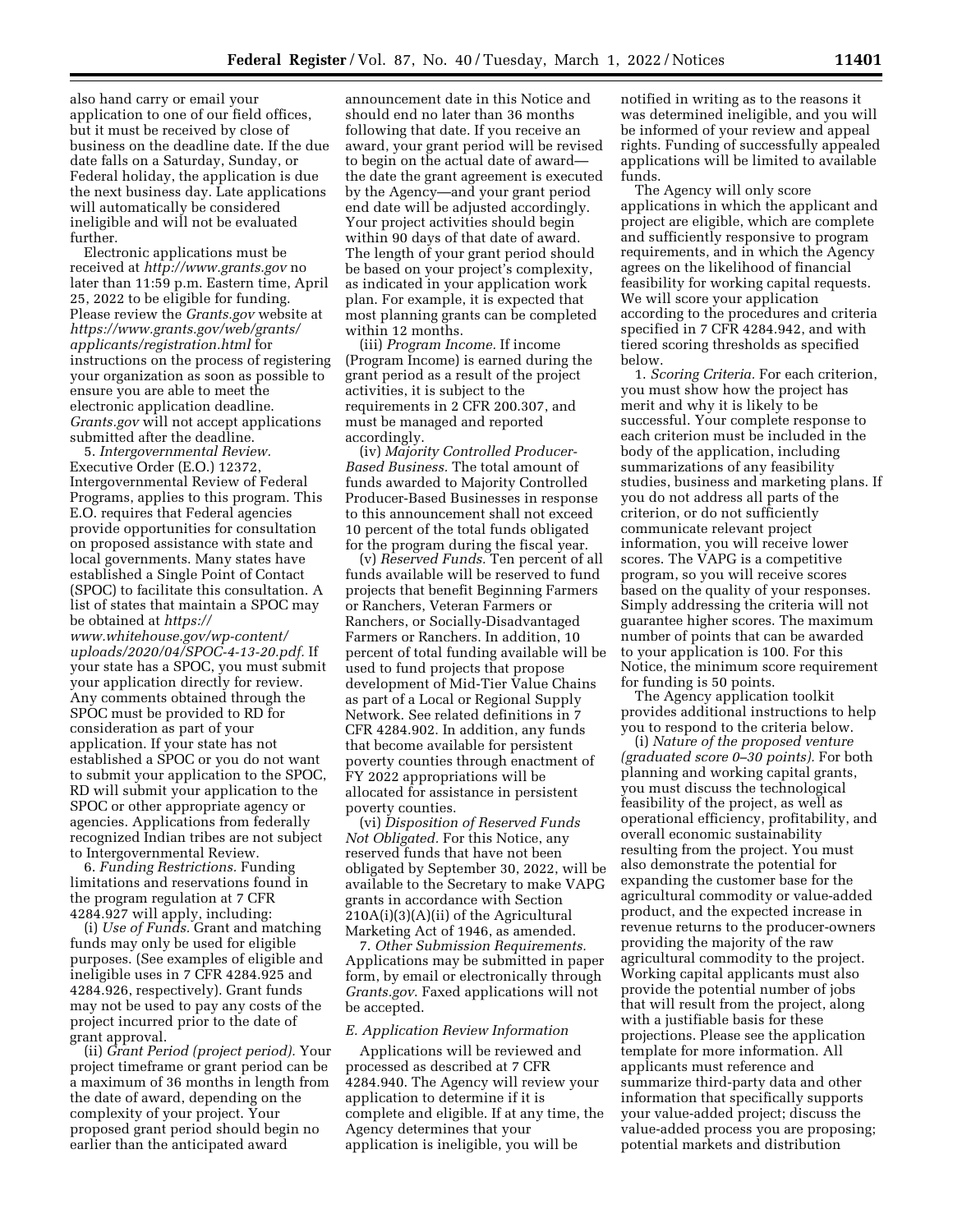channels; the value to be added to the raw commodity through the valueadded process; cost and availability of inputs, your experience in marketing the proposed or similar product; business financial statements; and any other relevant information that supports the viability of your project. Working capital applicants should demonstrate that these outcomes will result from the project and include supportable projections of increase in customer base, revenue returned to producers and jobs resulting from the project in order to receive up to the maximum number of points. Planning grant applicants should describe the expected results, and the reasons supporting those expectations.

Points will be awarded as follows: (a) 0 points will be awarded if you do not address the criterion.

(b) 1–5 points will be awarded if you do not address each of the following: Technological feasibility, operational efficiency, profitability, and overall economic sustainability.

(c) 6–13 points will be awarded if you address technological feasibility, operational efficiency, profitability, and overall economic sustainability, but do not reference third-party information that supports the success of your project.

(d) 14–22 points will be awarded if you address technological feasibility, operational efficiency, profitability, and overall economic, supported by thirdparty information demonstrating a reasonable likelihood of success.

(e) 23–30 points will be awarded if all criterion components are well addressed, supported by third-party information, and demonstrate a high likelihood of success.

(ii) *Qualifications of project personnel (graduated score 0–20 points).* You must identify all individuals who will be responsible for managing and completing the proposed tasks in the work plan, including the roles and activities that owners, staff, contractors, consultants or new hires may perform; and show that these individuals have the necessary qualifications and expertise, including those hired to do market or feasibility analyses, or to develop a business operations plan for the value-added venture. You must include the qualifications of those individuals responsible for leading or managing the total project (applicant owners or project managers), as well as those individuals responsible for conducting the various individual tasks in the work plan (such as consultants, contractors, staff or new hires). You must discuss the commitment and the availability of any consultants or other professionals to be hired for the project;

especially those who may be consulting on multiple VAPG projects. If staff or consultants have not been selected at the time of application, you must provide specific descriptions of the qualifications required for the positions to be filled. Applications that demonstrate the strong credentials, education, capabilities, experience and availability of project personnel that will contribute to a high likelihood of project success will receive more points than those that demonstrate less potential for success in these areas.

Points will be awarded as follows: (a) 0 points will be awarded if you do not address the criterion.

(b) 1–4 points will be awarded if qualifications and experience of all staff is not addressed and/or if necessary, qualifications of unfilled positions are not provided.

(c) 5–9 points will be awarded if all project personnel are identified but do not demonstrate qualifications or experience relevant to the project.

(d) 10–14 points will be awarded if most key personnel demonstrate strong credentials and/or experience, and availability indicating a reasonable likelihood of success.

(e) 15–20 points will be awarded if all personnel demonstrate strong, relevant credentials or experience, and availability indicating a high likelihood of project success.

(iii) *Commitments and support (graduated score 0–10 points).* Producer, end-user, and third-party commitments will be evaluated under this criterion. Sole proprietors can receive a maximum of 9 points. Multiple producer applications can receive a maximum of 10 points.

(a) Producer commitments to the project will be evaluated based on the number of named and documented independent producers currently involved in the project; and the nature, level and quality of their contributions.

(b) End-user commitments will be evaluated based on potential or identified markets and the potential amount of output to be purchased, as indicated by letters of intent or contracts (purchase orders) from potential buyers referenced within the application. Applications that demonstrate documented intent to purchase the value-added product will receive more points. Note that for planning grants, this criterion can be addressed by evidence of interest or support from identified or potential customers.

(c) Third-party commitments to the project will be evaluated based on the critical and tangible nature of their contribution to the project, such as technical assistance, storage, processing, marketing, or distribution arrangements that are necessary for the project to proceed; and the level and quality of these contributions. Applications that demonstrate strong technical and logistical support to successfully complete the project will receive more points.

Letters of commitment by producers, end-users, and third-parties should be summarized as part of your response to this criterion, and the letters must be included in Appendix B. Please note that VAPG does not require Congressional letters of support, nor do they carry any extra weight during the evaluation process.

Points will be awarded as follows: (1) 0 points will be awarded if you do not address the criterion.

(2) Independent Producer Commitment.

(i) Sole Proprietor (one owner/ producer): 1 point

(ii) Multiple Independent Producers (note that in cases where family members, such as husband and wife, are eligible Independent Producers, each family member will count as one Independent Producer): 2 points

(3) End-user commitment: (i) No, or insufficiently documented, commitment from end-users: 0 points

- (ii) Well-documented commitment from one end-user: 2 point
- (iii) Well-documented commitment
- from more than one end-user: 4 points (4) Third-party commitment:
- (i) No, or insufficiently documented, commitment from third-parties: 0 points
- (ii) Well-documented commitment from one third-party: 2 point

(iii) Well-documented commitment from more than one third-party: 4 points

(iv) *Work plan and budget (graduated score 0–20 points).* You must submit a comprehensive work plan and budget (for full details, see 7 CFR 4284.922(b)(5)). Your work plan must provide specific and detailed descriptions of the tasks and the key project personnel that will accomplish the project's goals. The budget must present a detailed breakdown and description of all estimated costs of project activities (including source and basis for their valuation) and allocate those costs among the listed tasks, as instructed in the application package. You must show the source and use of both grant and matching funds for all tasks. Matching funds must be spent at a rate equal to, or in advance of, grant funds. An eligible start and end date for the entire project, as well as for each individual project task must be clearly shown. The project timeframe must not exceed 36 months and should be scaled to the complexity of the project.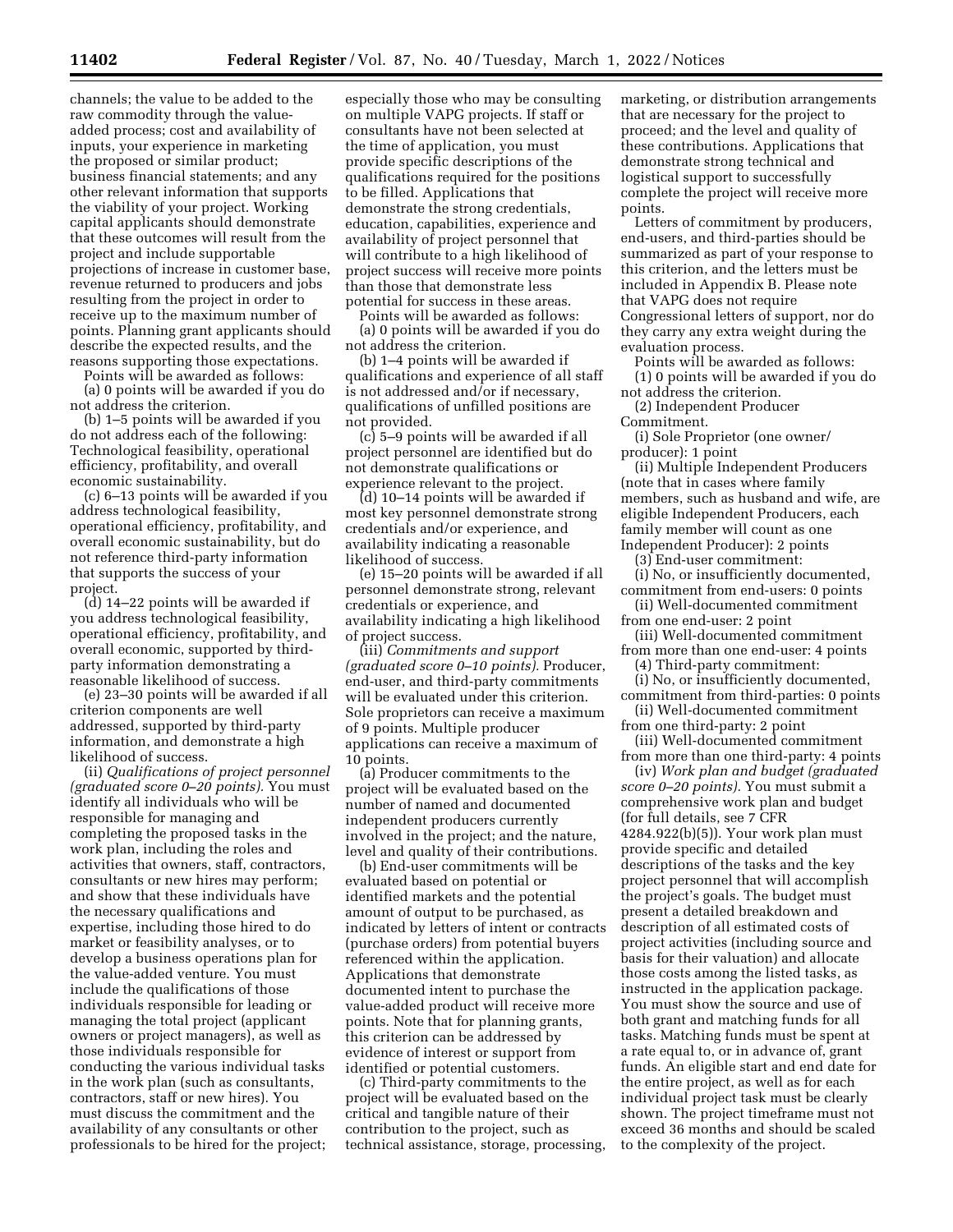Working capital applications must include an estimate of program income expected to be earned during the grant period (see 2 CFR 200.307).

Points will be awarded as follows:

(a) 0 points will be awarded if you do not address the criterion.

(b) 1–7 points will be awarded if the work plan and budget do not account for all project goals, tasks, costs, timelines, and responsible personnel.

(c) 8–14 points will be awarded if you provide a clear, comprehensive work plan detailing all project goals, tasks, timelines, costs, and responsible personnel in a logical and realistic manner that demonstrates a reasonable likelihood of success.

(d) 15–20 points will be awarded if you provide a clear, comprehensive work plan detailing all project goals, tasks, timelines, costs, and responsible personnel in a logical and realistic manner that demonstrates a high likelihood of success.

(v) *Priority points up to 10 points (lump sum 0 or 5 points plus, graduated score 0–5 points).* It is recommended that you use the Agency application package when applying for priority points and refer to the requirements specified in 7 CFR 4284.924. Priority points may be awarded in both the general funds and reserved funds competitions.

(a) 5 points will be awarded if you meet the requirements for one of the following categories and provide the documentation described in 7 CFR 4284.923 and 4284.924 as applicable: Beginning Farmer or Rancher, Socially-Disadvantaged Farmer or Rancher, Veteran Farmer or Rancher, or Operator of a Small or Medium-sized Farm or Ranch that is structured as a Family Farm, Farmer or Rancher Cooperative, or are proposing a Mid-Tier Value Chain project.

(b) Up to 5 priority points will be awarded if you are an Agricultural Producer Group, Farmer or Rancher Cooperative, or Majority-Controlled Producer-Based Business Venture (referred to below as ''applicant group'') whose project ''best contributes to creating or increasing marketing opportunities'' for Operators of Small and Medium-sized Farms and Ranches that are structured as Family Farms, Beginning Farmers and Ranchers, Socially-Disadvantaged Farmers and Ranchers, and Veteran Farmers and Ranchers (referred to below as ''priority groups''). For each of the priority point levels below, applications must demonstrate how the proposed project will contribute to new or increased marketing opportunities for respective priority groups. Guidance on relevant

information required to adequately demonstrate this requirement can be found in the program application package.

(1) 2 priority points will be awarded if the existing membership of the applicant group is comprised of either more than 50 percent of any one of the four priority groups or more than 50 percent of any combination of the four priority groups.

(2) 1 additional priority point will be awarded if the existing membership of the applicant group is comprised of two or more of the priority groups. One point is awarded regardless of whether a group's membership is comprised of two, three, or all four of the priority groups.

(3) 2 additional priority points will be awarded if the applicant's proposed project will increase the number of priority groups that comprise applicant membership by one or more priority groups. However, if an applicant group's membership is already comprised of all four priority groups, such an applicant would not be eligible for points under this criterion because there is no opportunity to increase the number of priority groups. Note also that this criterion does not consider either the percentage of the existing membership that is comprised of the four priority groups or the number of priority groups currently comprising the applicant group's membership.

(vi) *Administrator priority categories (graduated score 0–10 points).* The Administrator of the Agency may choose to award priority points to improve the geographic diversity of awardees and to applications for projects that will advance RD Key Priorities (*[https://www.rd.usda.gov/](https://www.rd.usda.gov/priority-points)  [priority-points](https://www.rd.usda.gov/priority-points)*) as defined and measured on the RD Key Priorities website.

(a) Applications may be awarded up to a total of 10 points for the following three priorities:

(1) Assisting rural communities recover economically from the impacts of the COVID–19 pandemic, particularly disadvantaged communities. Proposals where the project is located in or serving one of the top 10% of counties or county equivalents based upon county risk score in the United States. Information on this priority may be found at: *[https://www.rd.usda.gov/](https://www.rd.usda.gov/priority-points)  [priority-points.](https://www.rd.usda.gov/priority-points)* 

(2) Ensuring all rural residents have equitable access to RD programs and benefits from RD funded projects. Direct technical assistance to a project located in or serving a community with a score 0.75 or above on the CDC Social Vulnerability Index. Information on this

priority may be found at: *[https://](https://www.rd.usda.gov/priority-points) [www.rd.usda.gov/priority-points.](https://www.rd.usda.gov/priority-points)* 

(3) Reduce climate pollution and increasing resilience to the impacts of climate change through economic support to rural communities. Direct technical assistance to a project addressing climate impacts shown as either quantitative or qualitative. Additional information on this priority may be found at: *[https://](https://www.rd.usda.gov/priority-points) [www.rd.usda.gov/priority-points.](https://www.rd.usda.gov/priority-points)* 

(i) *Quantitative:* Project is located in or serving coal, oil and gas, and power plant communities whose economic well-being ranks in the most distressed tier of the Distressed Communities Index.

(ii) *Qualitative:* Demonstrating how proposed climate-impact projects improve the livelihoods of community residents and meet pollution mitigation or clean energy goals.

(b) The Agency will automatically confirm if the project is located in an area qualifying for these priorities. However, you can provide a written narrative in the application (will be noted in the application toolkits) on how your project reduces climate pollution and increases resilience to the impacts of climate change if the project is not located in or serving coal, oil and gas, and power plant communities whose economic well-being ranks in the most distressed tier.

2. *Review and Selection Process.* The Agency will select applications for award under this Notice in accordance with the provisions specified in 7 CFR 4284.950(a).

If your application is eligible and complete, it will be qualitatively scored by at least two reviewers based on criteria specified in section E.1. of this Notice. One of these reviewers will be an experienced RD employee from your servicing State Office and at least one additional reviewer will be a non-Federal, independent reviewer, who must meet the following qualifications. Independent reviewers must have at least a bachelor's degree in one or more of the following fields: Agri-business, agricultural economics, agriculture, animal science, business, marketing, economics or finance; or a minimum of 8 years of experience in an agriculturerelated field (*e.g.,* farming, marketing, consulting, or research; or as university faculty, trade association official, or non-Federal government official in an agriculturally-related field). Each reviewer will score evaluation criteria (i) through (iv) and the totals for each reviewer will be added together and averaged. The RD State Office reviewer will also assign priority points based on criterion (v) in section E.1. of this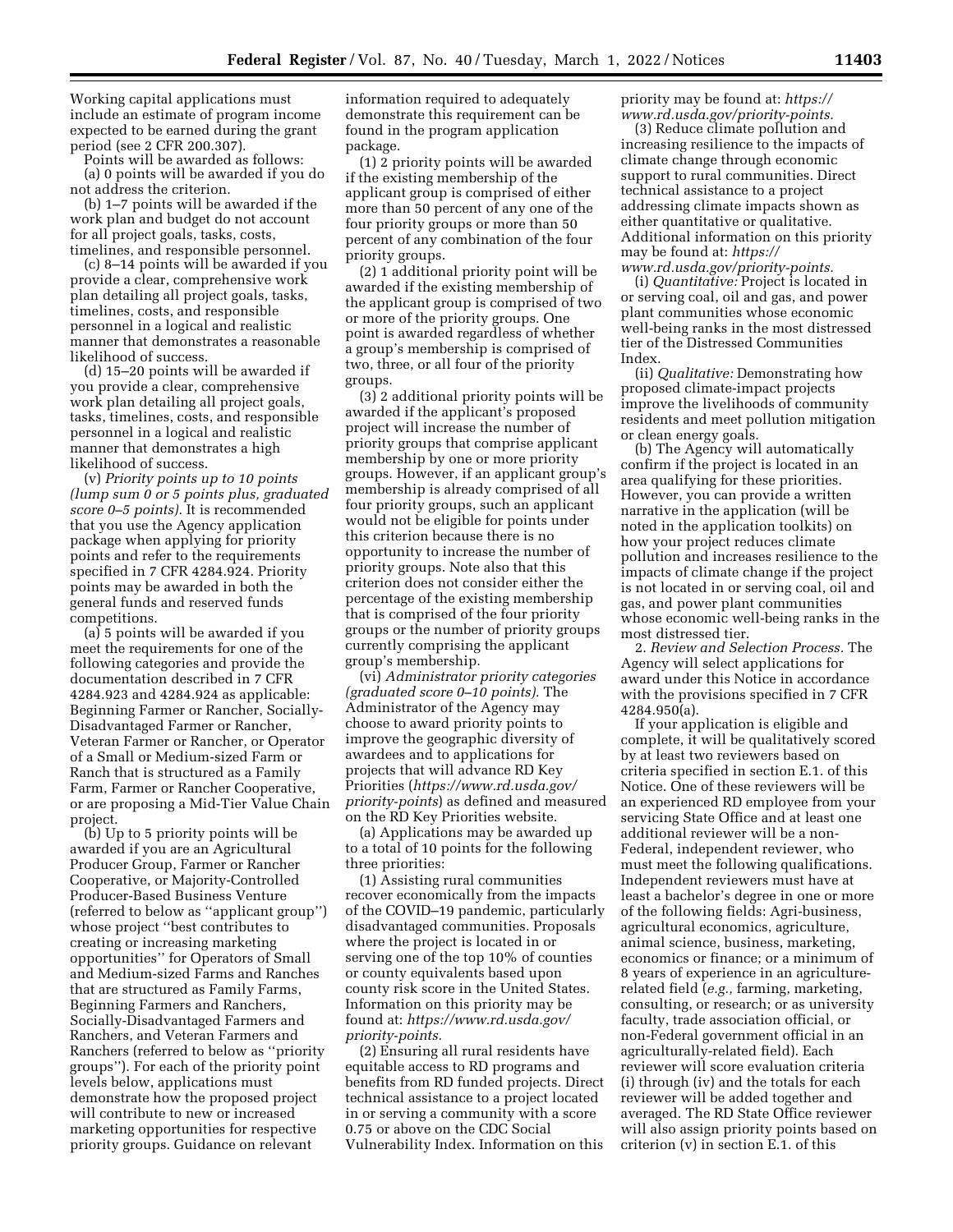Notice. These will be added to the average score. The sum of these scores will be ranked highest to lowest and this will comprise the initial ranking. To become a non-federal independent reviewer, please contact Grant Solutions at *[vapgreview@grantreview.org.](mailto:vapgreview@grantreview.org)* 

The Administrator of the Agency may choose to award up to 10 Administrator priority points based on criteria (vi) in section E.1. of this Notice. These points will be added to the cumulative score for a total possible score of 100.

A final ranking will be obtained based solely on the scores received for criteria (i) through (v). A minimum score of 50 points is required for funding. Applications for reserved funds will be funded in rank order until funds are depleted. Unfunded reserve applications will be returned to the general funds where applications will be funded in rank order until the funds are expended. Funding for Majority Controlled Producer-Based Business Ventures is limited to 10 percent of total grant funds expected to be obligated as a result of this Notice. These applications will be funded in rank order until the funding limitation has been reached. Grants to these applicants from reserved funds will count against this funding limitation. In the event of tied scores, the Administrator shall have discretion in breaking ties.

If your application is ranked, but not funded, it will not be carried forward into the next application funding cycle.

# *F. Federal Award Administration Information*

1. *Federal Award Notices.* If you are selected for funding, you will receive a signed notice of Federal award containing instructions on requirements necessary to proceed with execution and performance of the award.

If you are not selected for funding, you will be notified in writing and informed of any review and appeal rights. Funding of successfully appealed applications will be limited to available funding.

2. *Administrative and National Policy Requirements.* Additional requirements that apply to grantees selected for this program can be found in 7 CFR part 4284, subpart J; the Grants and Agreements regulations of the Department of Agriculture codified in 2 CFR parts 180, 200, 400, 415, 417, 418, 421; 2 CFR parts 25 and 170; and 48 CFR 31.2, and successor regulations to these parts.

In addition, all recipients of Federal financial assistance are required to report information about first-tier subawards and executive compensation (see 2 CFR part 170). You will be

required to have the necessary processes and systems in place to comply with the Federal Funding Accountability and Transparency Act of 2006 (Pub. L. 109– 282) reporting requirements (see 2 CFR 170.200(b), unless you are exempt under 2 CFR 170.110(b)). More information on these requirements can be found at *[http://www.rd.usda.gov/programs](http://www.rd.usda.gov/programs-services/value-added-producer-grants)[services/value-added-producer-grants.](http://www.rd.usda.gov/programs-services/value-added-producer-grants)* 

The following additional requirements apply to grantees selected for this program:

(i) Agency approved Financial

Assistance Agreement.

(ii) Letter of Conditions.

(iii) Form RD 1940–1, ''Request for Obligation of Funds.''

(iv) Form RD 1942–46, ''Letter of Intent to Meet Conditions.''

(v) Use Form SF 270, ''Request for Advance or Reimbursement.''

3. *Reporting.* After grant approval and through grant completion, you will be required to provide the following, as indicated in the Financial Assistance Agreement:

(i) An SF–425, ''Federal Financial Report,'' and a project performance report will be required on a semiannual basis (due 30 working days after end of the semiannual period). For the purposes of this grant, semiannual periods end on March 31st and September 30th. The project performance reports shall include the elements prescribed in the Financial Assistance Agreement.

(ii) A final project and financial status report within 120 days after the expiration or termination of the grant.

(iii) Provide outcome project performance reports and final deliverables.

#### *G. Federal Awarding Agency Contacts*

If you have questions about this Notice, please contact the State Office as identified in the **ADDRESSES** section of this Notice. You are also encouraged to visit the application website for application tools, including an application guide and templates. The website address is: *[http://](http://www.rd.usda.gov/programs-services/value-added-producer-grants) [www.rd.usda.gov/programs-services/](http://www.rd.usda.gov/programs-services/value-added-producer-grants)  [value-added-producer-grants.](http://www.rd.usda.gov/programs-services/value-added-producer-grants)* You may also contact National Office staff at *[CPGrants@wdc.usda.gov](mailto:CPGrants@wdc.usda.gov)* or call the main line at (202) 720–1400.

### *H. Other Information*

(1) *Paperwork Reduction Act.* In accordance with the Paperwork Reduction Act, the paperwork burden associated with this Notice has been approved by the Office of Management and Budget (OMB) under OMB Control Number 0570–0064.

(2) *National Environmental Policy Act.* This Notice has been reviewed in accordance with 7 CFR part 1970, ''Environmental Policies and Procedures,'' and it has been determined that an Environmental Impact Statement is not required because the issuance of regulations and instructions, as well as amendments to them, describing administrative and financial procedures for processing, approving, and implementing the Agency's financial programs is categorically excluded in the Agency's National Environmental Policy Act (NEPA) regulation found at 7 CFR 1970.53(f). We have determined that this Notice does not constitute a major Federal action significantly affecting the quality of the human environment.

The Agency will review each grant application to determine its compliance with 7 CFR part 1970 and whether proposed financial assistance by the Agency would have a disproportionately high and adverse human health or environmental effect on minority or low-income populations. The applicant may be asked to provide additional information or documentation to assist the Agency with this determination.

(3) *Civil Rights Compliance Requirements.* All grants made under this Notice are subject to Title VI of the Civil Rights Act of 1964 as required by the USDA (7 CFR part 15, subpart A) and Section 504 of the Rehabilitation Act of 1973.

(4) *Nondiscrimination Statement.* In accordance with Federal civil rights laws and U.S. Department of Agriculture (USDA) civil rights regulations and policies, the USDA, its Mission Areas, its agencies, staff offices, employees, and institutions participating in or administering USDA programs are prohibited from discriminating based on race, color, national origin, religion, sex, gender identity (including gender expression), sexual orientation, disability, age, marital status, family/parental status, income derived from a public assistance program, political beliefs, or reprisal or retaliation for prior civil rights activity, in any program or activity conducted or funded by USDA (not all bases apply to all programs). Remedies and complaint filing deadlines vary by program or incident.

Program information may be available in languages other than English. Persons with disabilities who require alternative means of communication to obtain program information (*e.g.,* Braille, large print, audiotape, American Sign Language) should contact the responsible Mission Area, agency or USDA's TARGET Center at (202) 720– 2600 (voice and TTY) or contact USDA